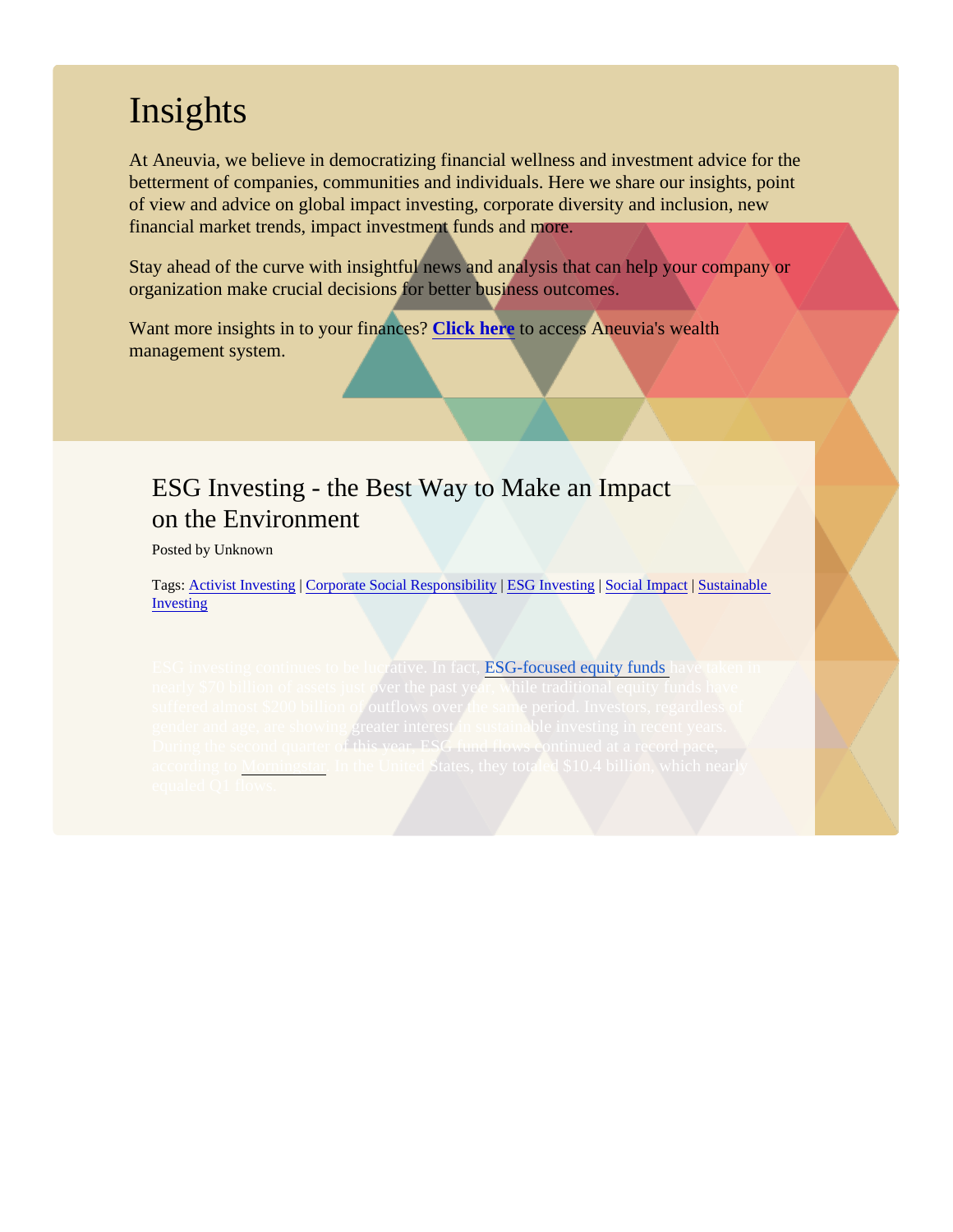### **U.S. Sustainable Funds Quarterly Flows**



Source: Morningstar Direct. Data as of 6/30/2020. \*YTD 2020 as of 6/30/2020. Includes ESG Integration, Impact, and Sustainable Sector funds as defined in Sustainable Funds U.S. Landscape Report, 2018. Includes funds that have been liquidated; does not include funds of funds.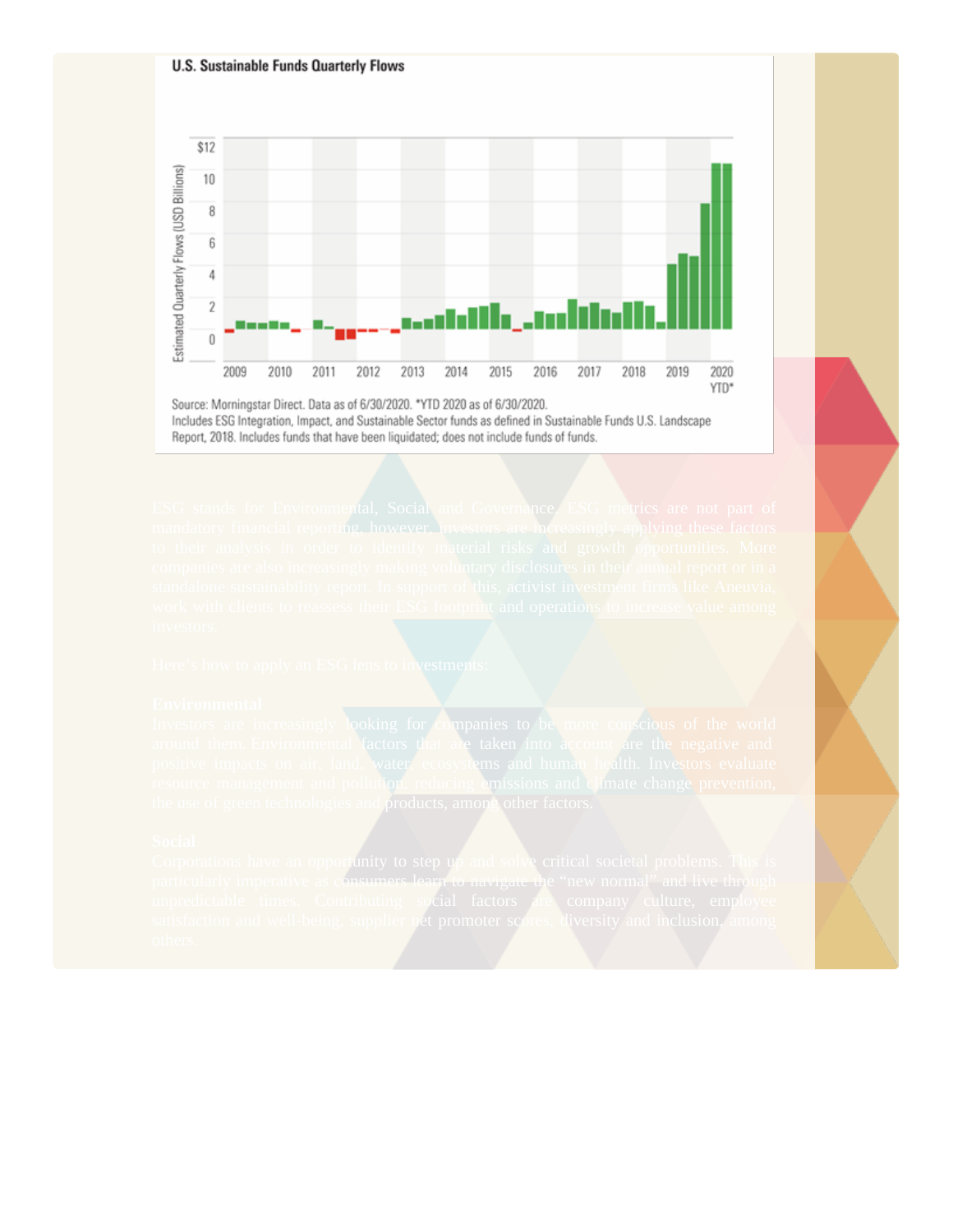latest whitepaper

This article[: ESG Investing - the Best Way to Make an Impact on the Environ](/Blogpost/ukvg/ESG-Investing--the-Best-Way-to-Make-an-Impact-on-the-Environment)ment first appeared ohttp://aneuvia.com

Corporate governance is a critical aspect of ESG analysis. This relates to the way a company is run operationally - by a Board of Directors, C-Suite and Suite and senior management. The senior ma Contributing factors include transparent accounting systems, disclosure of any and all

In our latest whitepaper, we explore how ESG issues affect companies in different ways. For investors, it makes business sense to look at factors that affect financial performance, despite the fact, they are not financial metrics. This not only mitigates potential risks, but





### Tags:

[Activist Investing {5}](/Blog/uhrc&CategoryId=ukv9) [Aneuvia Surveys {1](/Blog/uhrc&CategoryId=ukva)} [Aneuvia Whitepapers {7](/Blog/uhrc&CategoryId=ukv1)} [Corporate Social Responsibility {1](/Blog/uhrc&CategoryId=ukv8)7} [COVID-19 {7}](/Blog/uhrc&CategoryId=uhs5) [Diversity and Inclusion {7](/Blog/uhrc&CategoryId=ukv3)} [Employee Engagement {](/Blog/uhrc&CategoryId=ukv4)3} [ESG Investing {24](/Blog/uhrc&CategoryId=ukv2)} [Mental Wellness {3](/Blog/uhrc&CategoryId=ukv6)} [Social Impact {19}](/Blog/uhrc&CategoryId=ukv7) [Sustainable Investing {24](/Blog/uhrc&CategoryId=ukv5)}